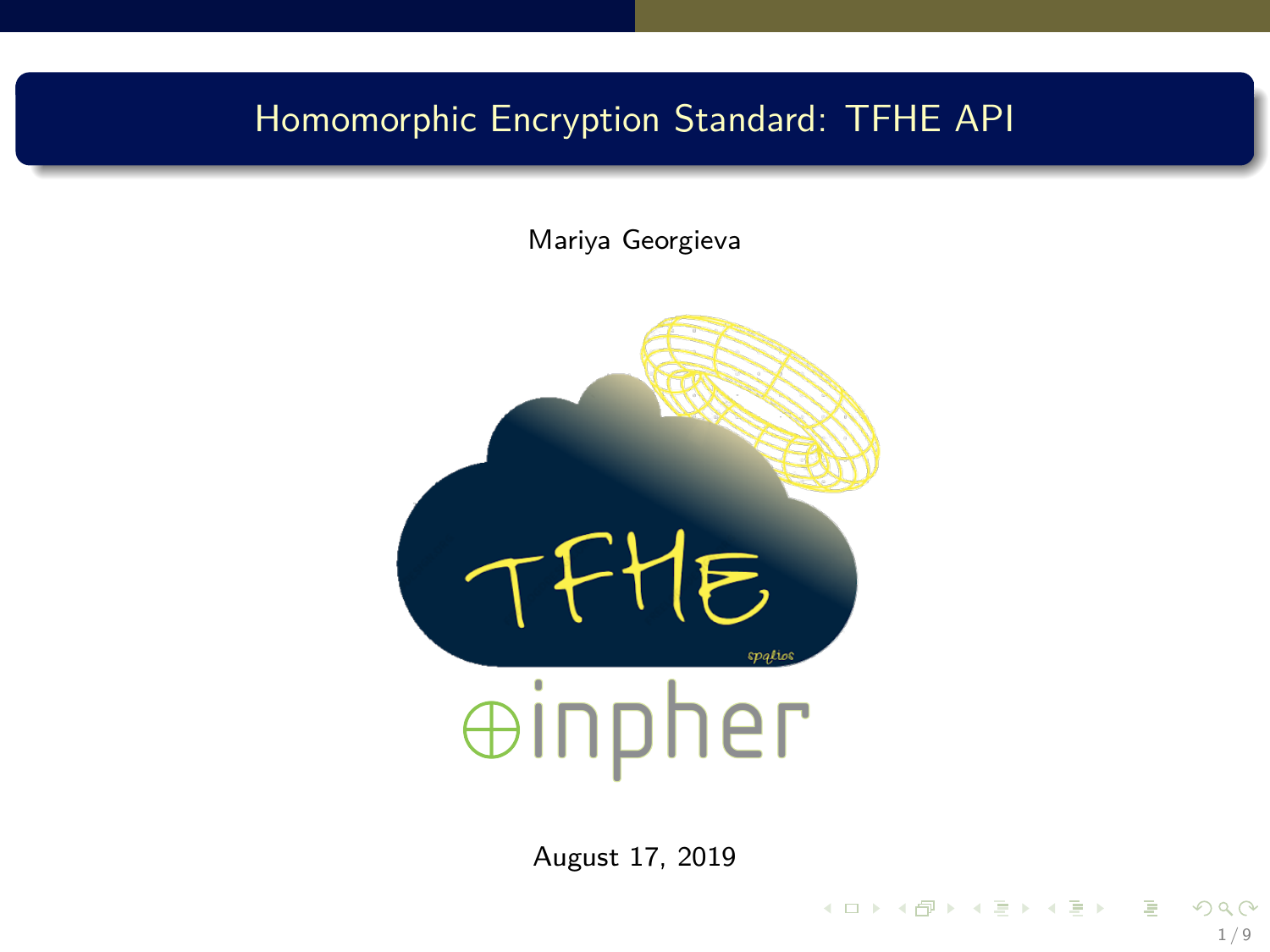$2/9$ 

メロメ メ御 メメ ミメ メミメー

#### TFHE: Fast Fully Homomorphic Encryption over the Torus

- TFHE API draft shared to the mailing list: (11 July 2019) (S. Carpov, I. Chillotti, N. Gama, M. Georgieva) [https://docs.google.com/document/d/1aUGdIlBijYebos8gNO2cS3HFCR90JVLwAWzBctUN3ms/edit#](https://docs.google.com/document/d/1aUGdIlBijYebos8gNO2cS3HFCR90JVLwAWzBctUN3ms/edit##)
	- **e** Parameters
	- Data Encoding and Ciphertexts
	- Secret-Key Encryption
	- Public-Key Encryption
	- **Leveled Homomorphic Encryption Operations**
	- Bootstrapped Homomorphic Encryption Operations
- **TFHE open source library:** <https://tfhe.github.io>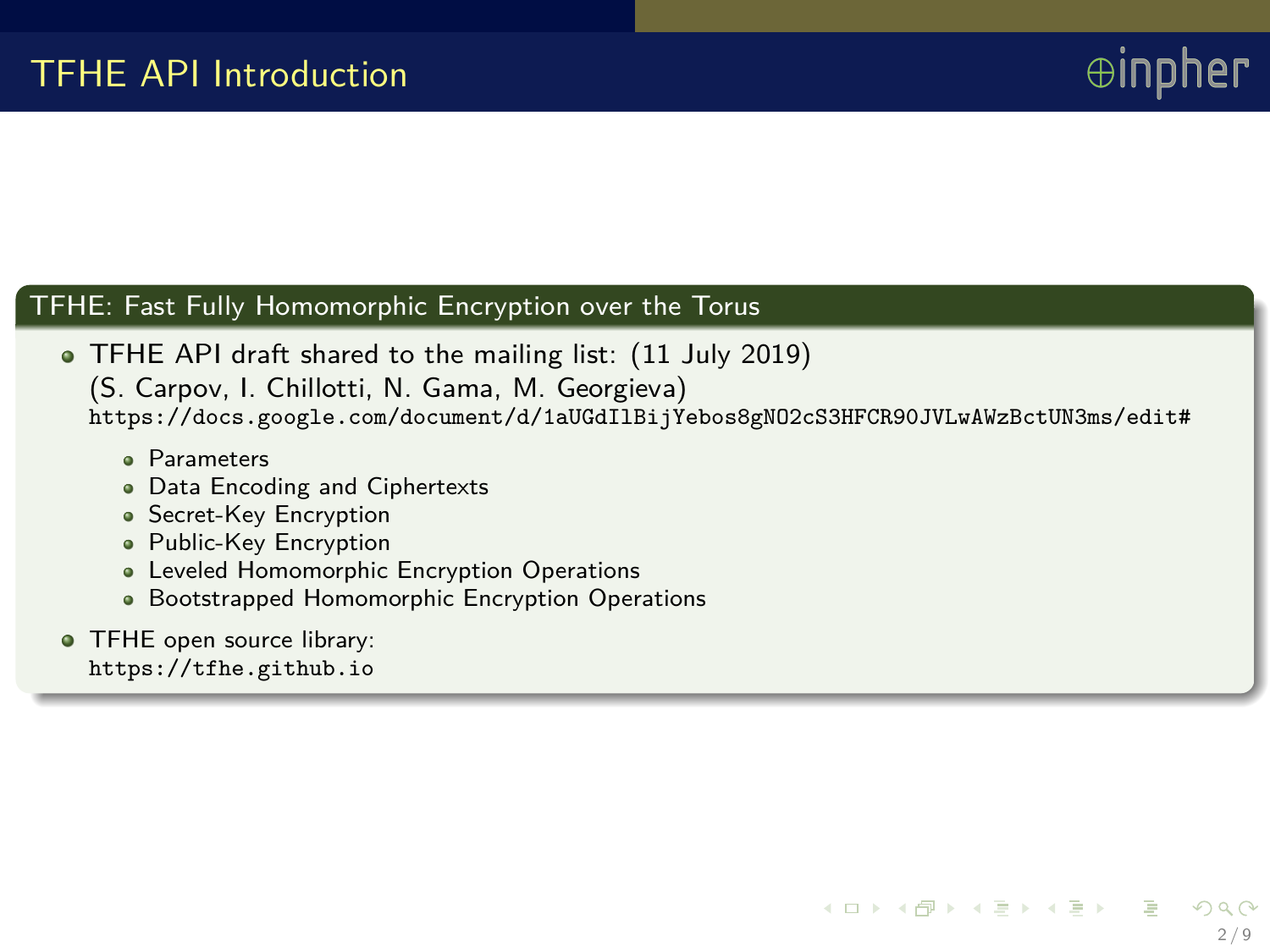- Security parameter *λ*
- Noise rate  $\alpha$  (auto-deduced in bootstrapped mode)
- Ring dimension  $n -$  (auto-deduced in bootstrapped and leveled mode)

#### In bootstrapped mode

The values of  $\alpha$  and  $n$  are derived from the security parameter  $\lambda$  by the library in order to enable full bootstrapping cycle.

#### In leveled mode

 $\alpha$  serves as a measure for the number of homomorphic operations that can be run on a ciphertext before saturating the noise. The ring dimension *n* is then determined by the security level  $\lambda$ .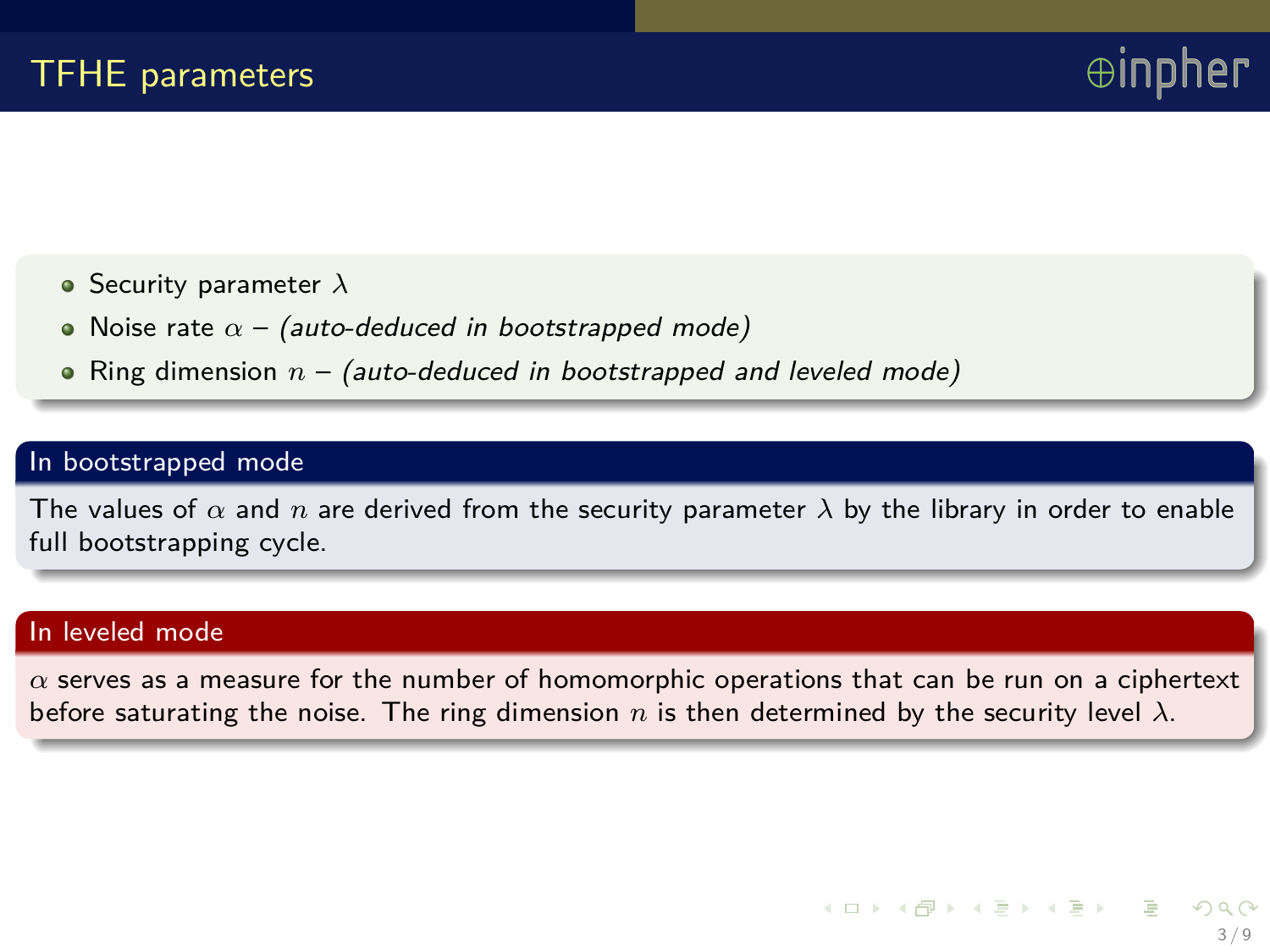

```
(Torus arithmetic, as a \mathbb Z - module)
```
- $\bullet$   $3 \cdot 0.6 = 0.8 \mod 1$
- external product by integers

### Polynomial version

- TRLWE ciphertexts encrypt plaintext in  $\mathbb{T}_N[X]$
- TRGSW ciphertexts encrypt plaintext in  $\mathbb{Z}_N[X]$ 
	- $\bullet$   $\mathbb{T}_N[X] = \mathbb{R}[X] \mod X^N + 1 \mod 1$ : (Torus polynomial arithmetic, as a  $\mathbb{Z}_N[X]$  - module)
	- $(2X+3) \cdot (0.4X+0.5) = (0.2X+0.7) \mod X^2+1 \mod 1$
	- external product by integers polynomail

メロメ メ御 メメ きょうぼ メール

 $\oplus$ int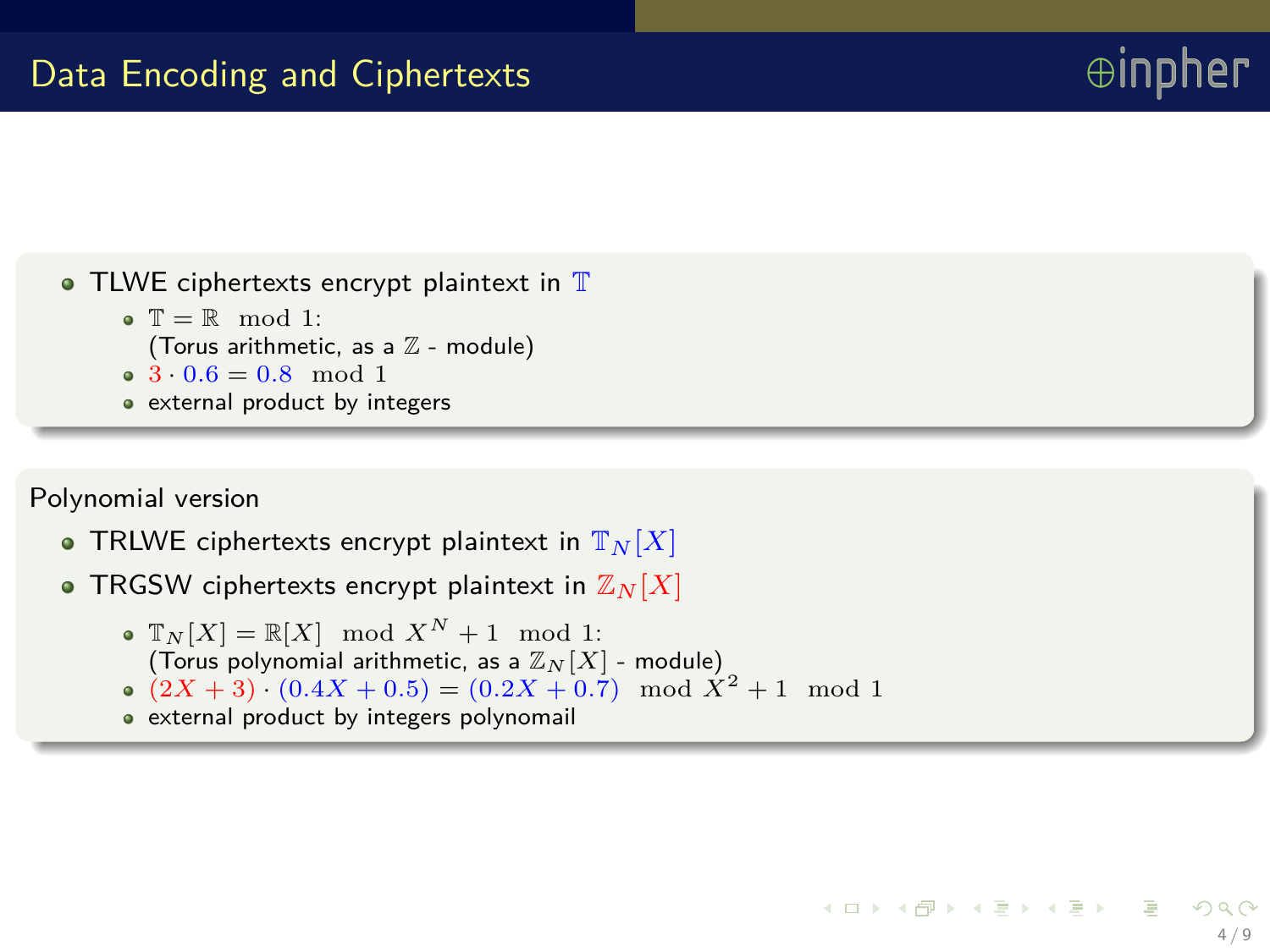# $\oplus$ inpher

# TRLWE

 $x + y$ ,  $x - y$ a.x for public  $a \in \mathbb{Z}_N[X]$ small integer linear combinations

> メロメ メ御 メメ きょうぼ メール 5 / 9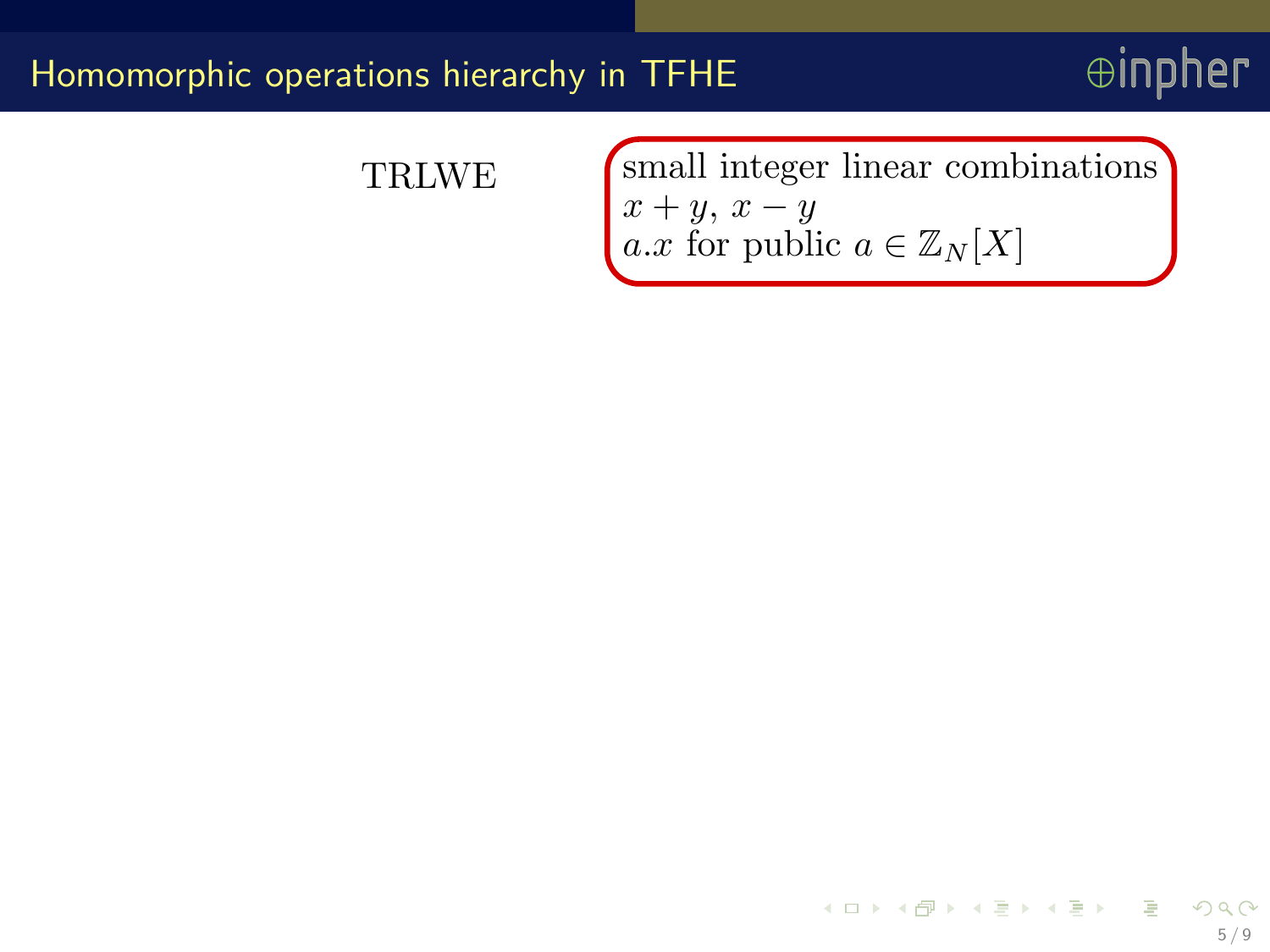



イロメ イ母メ イミメ イミメー 5 / 9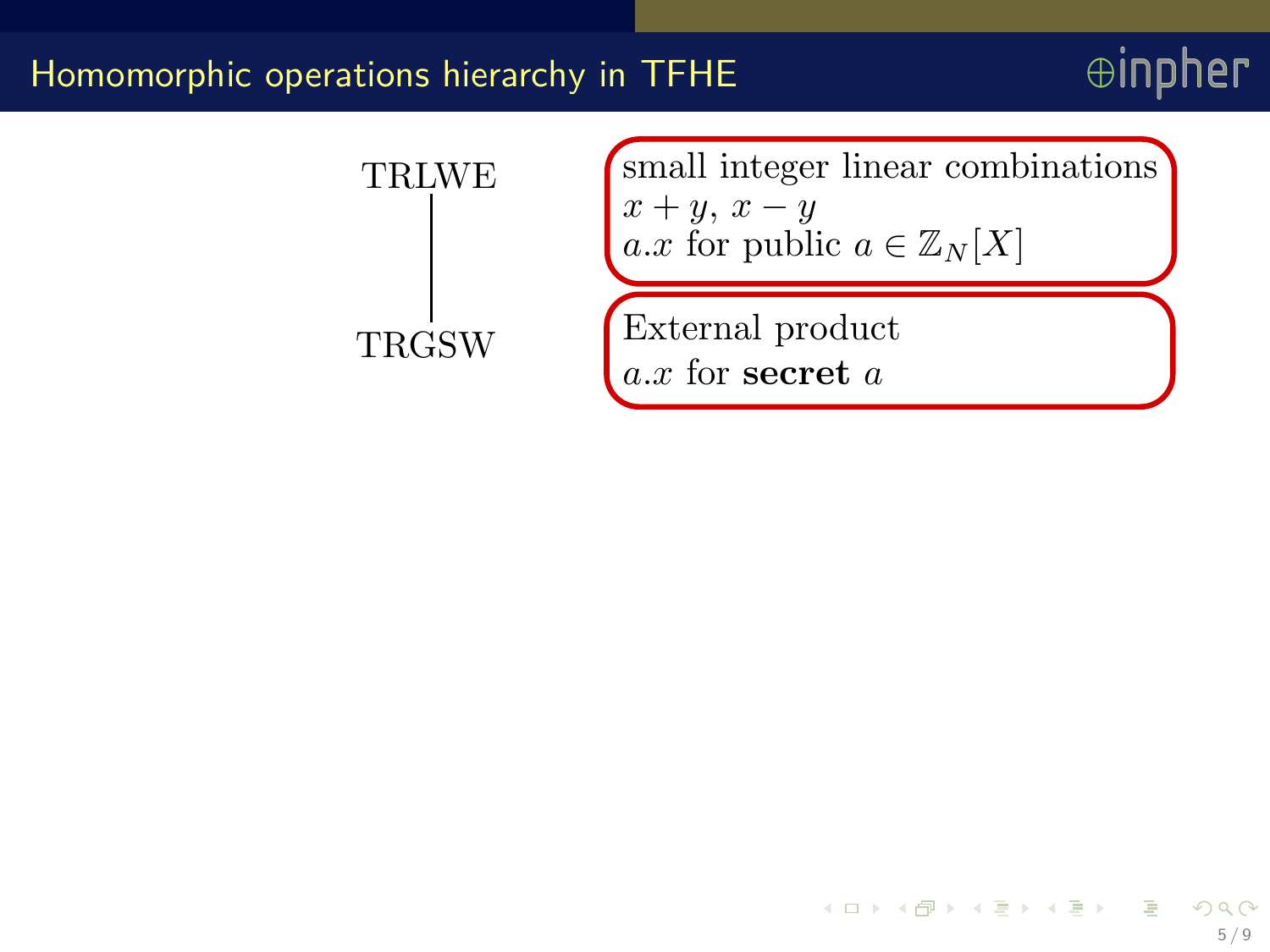

 $a \in \{0,1\}$  cmux (selector) blindrotate  $(\times X^{\text{secret }\nu})$ (automata)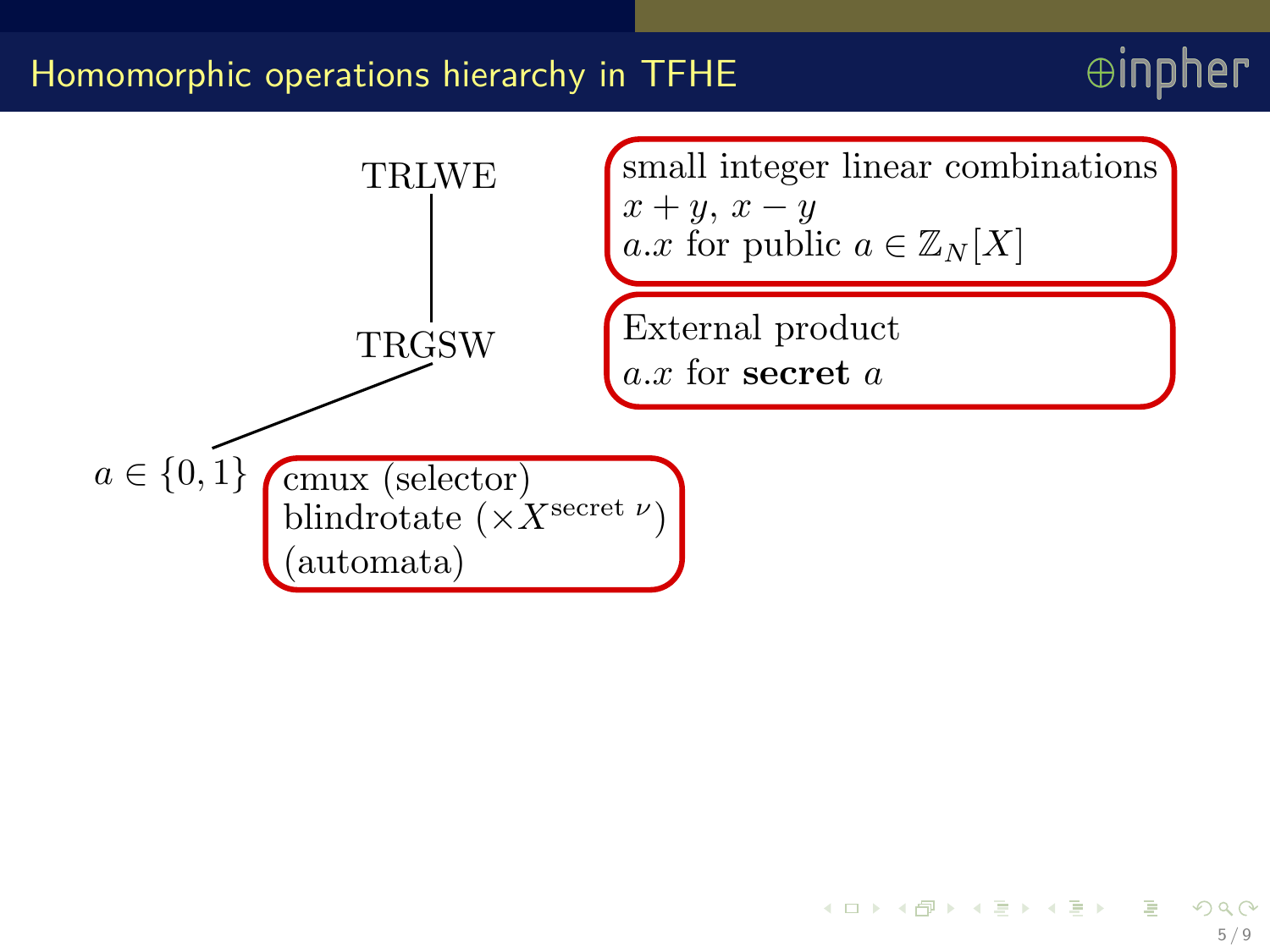

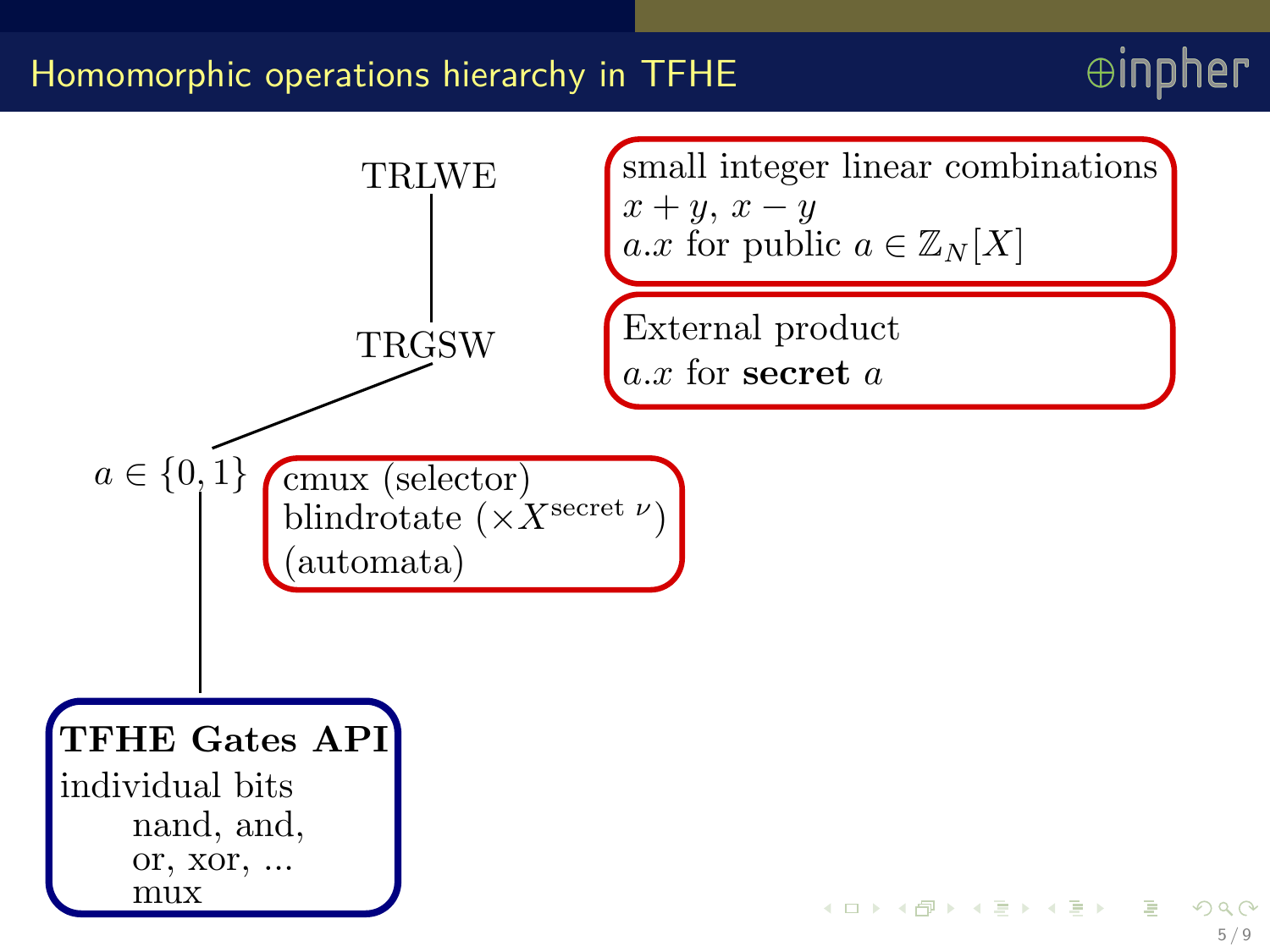# TFHE API Operations

#### Leveled Homomorphic Encryption Operations

The basic operations are:

- TLWE, TRLWE, TRGSW linear combinations
- TRGSW-TRLWE external product

Some useful derived operation:

- TRGSW-TRLWE-TRLWE private/oblivious selector (CMux)
- **a** BlindRotate

### Bootstrapped Homomorphic Encryption Operations

- Constant gates: Zero, One
- Unary gate: Not
- Binary gates: And, Or, Xor, Xnor, AndNot, OrNot, Nor, Nand.
- **•** Ternary gate: Mux

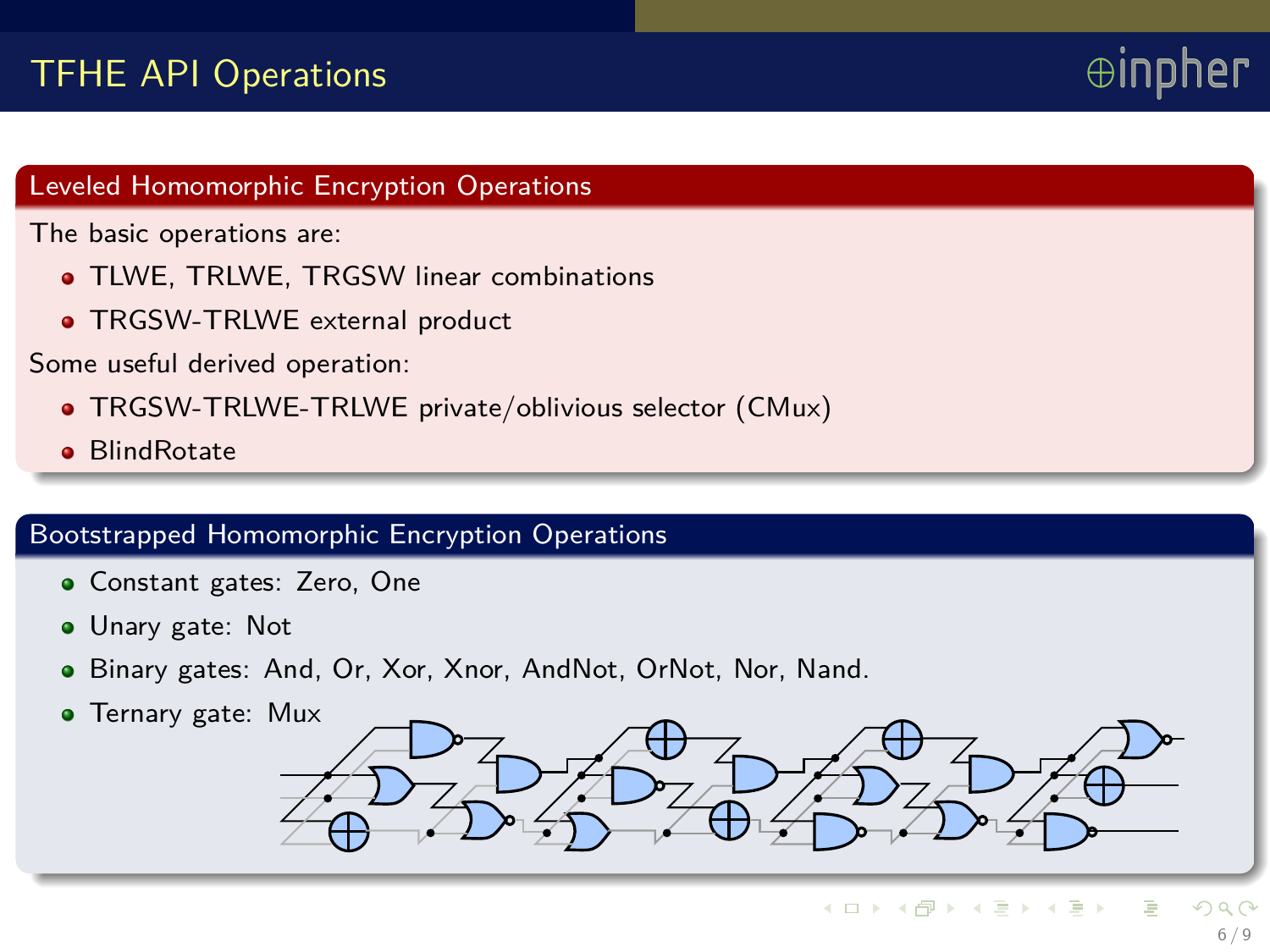Internal product requires to evaluate a polynomail in *s*:

 $(b_1 - sa_1)(b_2 - sa_2) = b_1b_2 - (b_1a_2 + b_2a_1)s + a_1a_2s^2$ .

The term  $s^2$ 

- dedicated relinearization/keyswitch techniques (2011, ...)
- but in fact, TRGSW provides the multiplication by *s*!

The meaning of  $a_1a_2$ :

- sublattices:  $a_i$  are exact multiples of  $\frac{1}{p}$  for a fixed small  $p$
- $\bullet$  small ball:  $a_i$  is bounded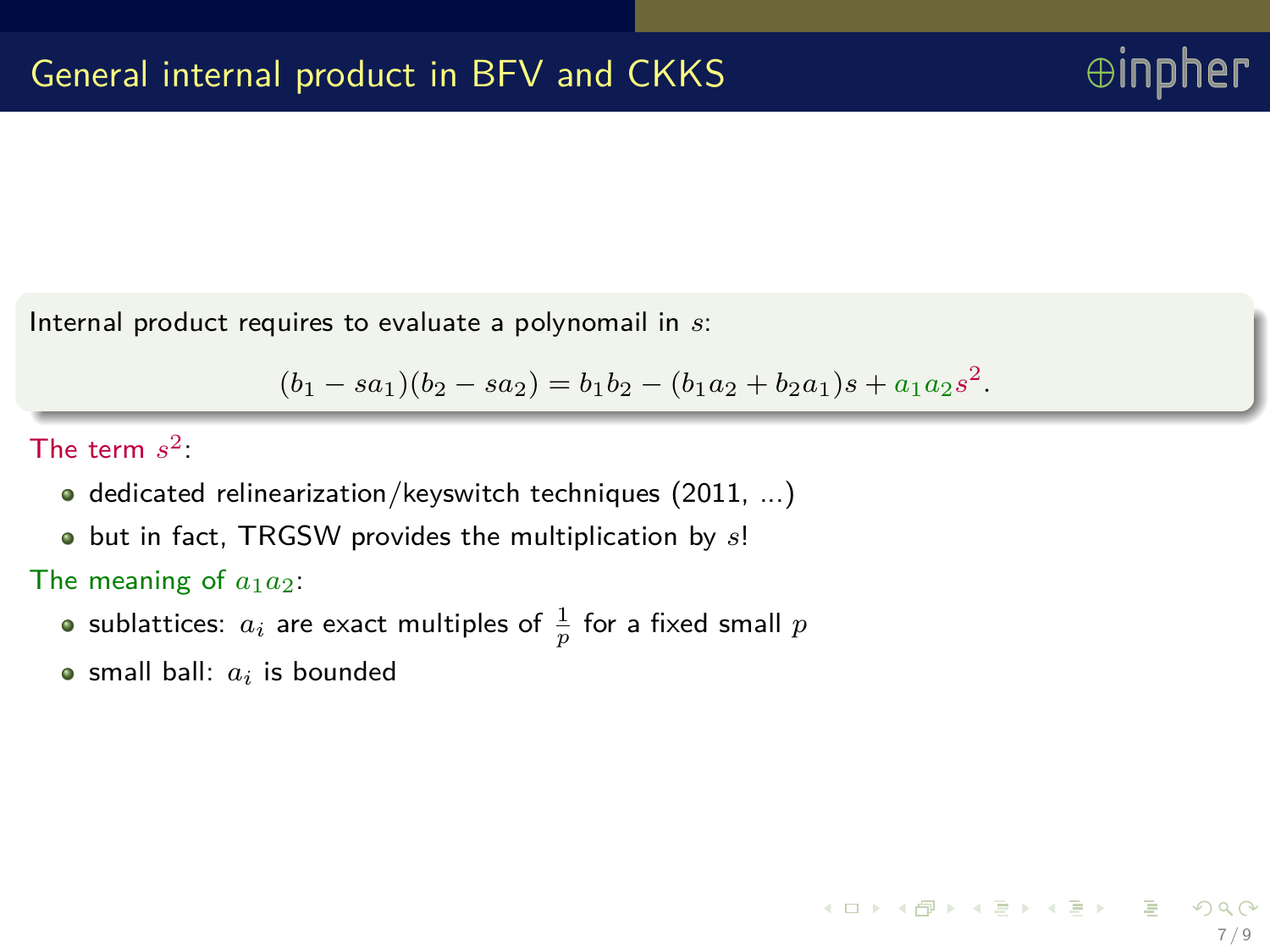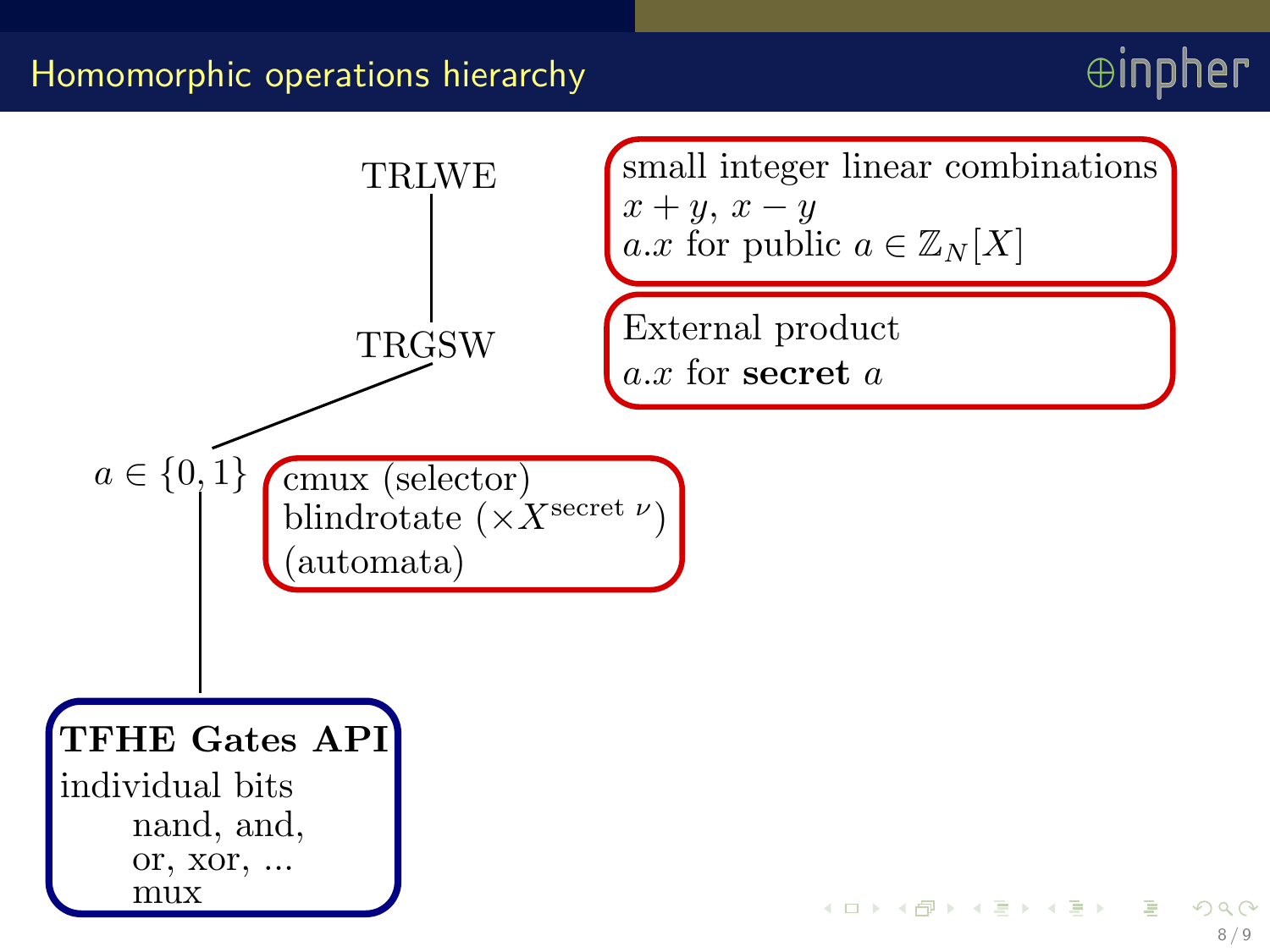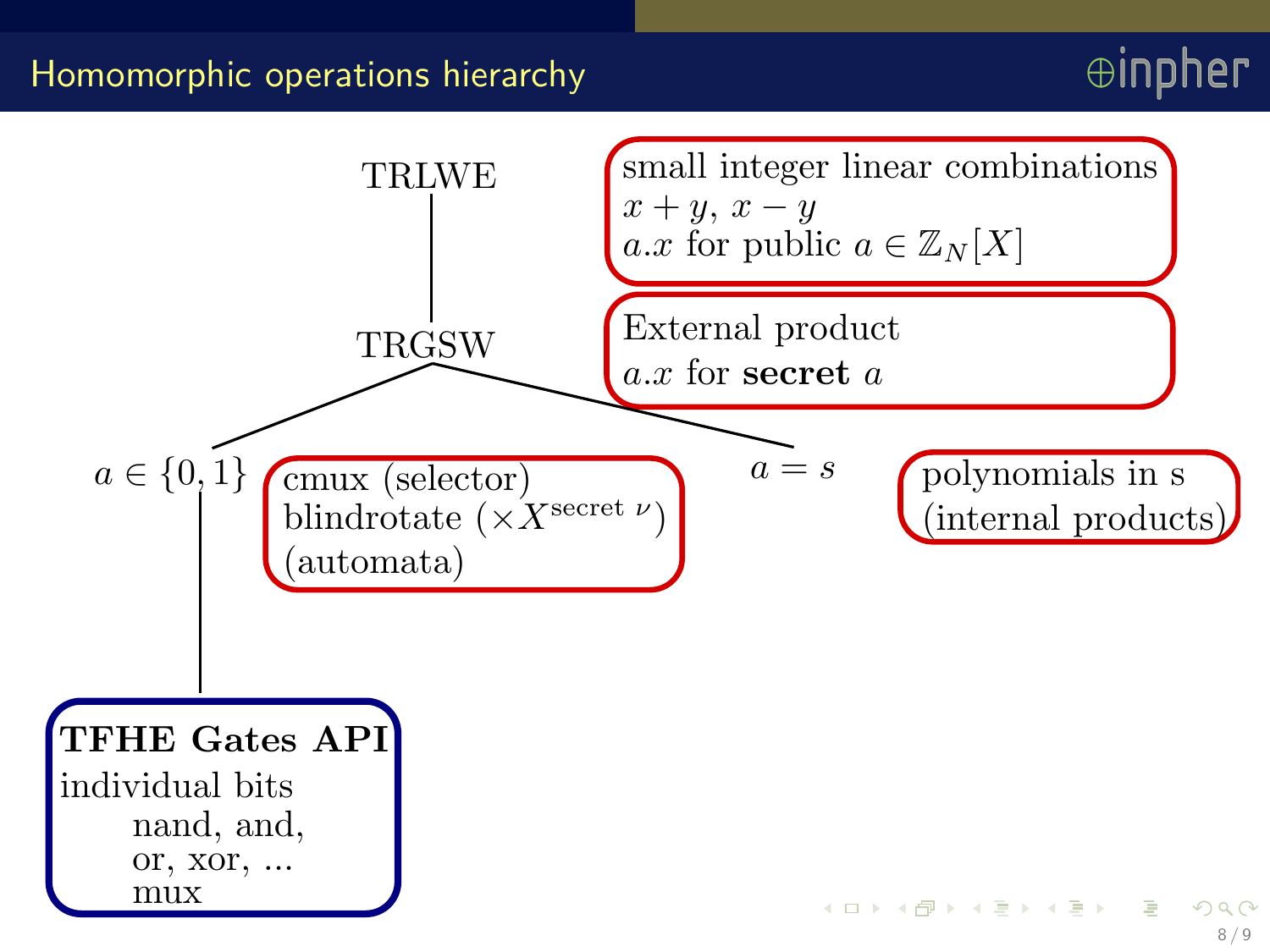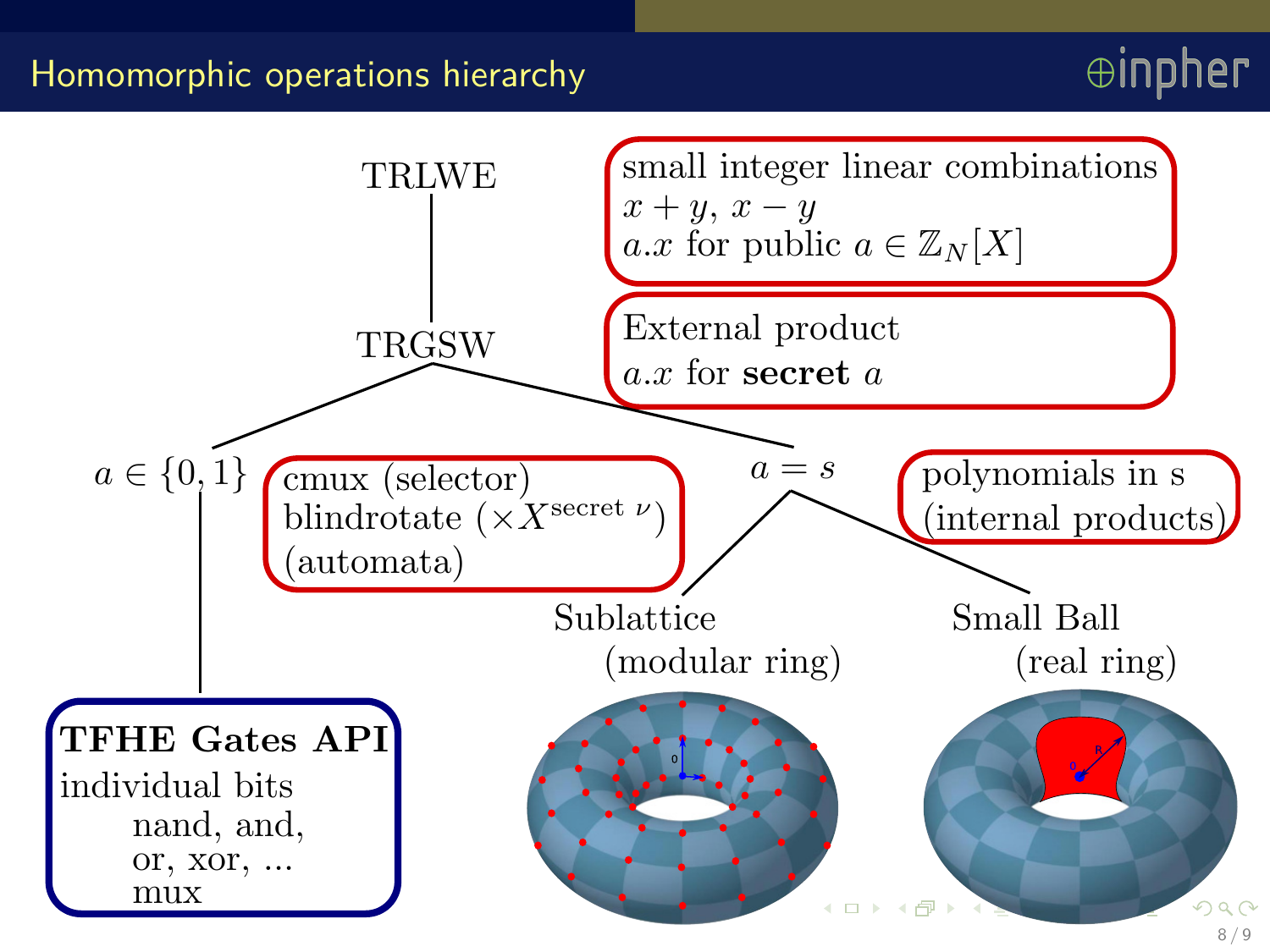<span id="page-13-0"></span>